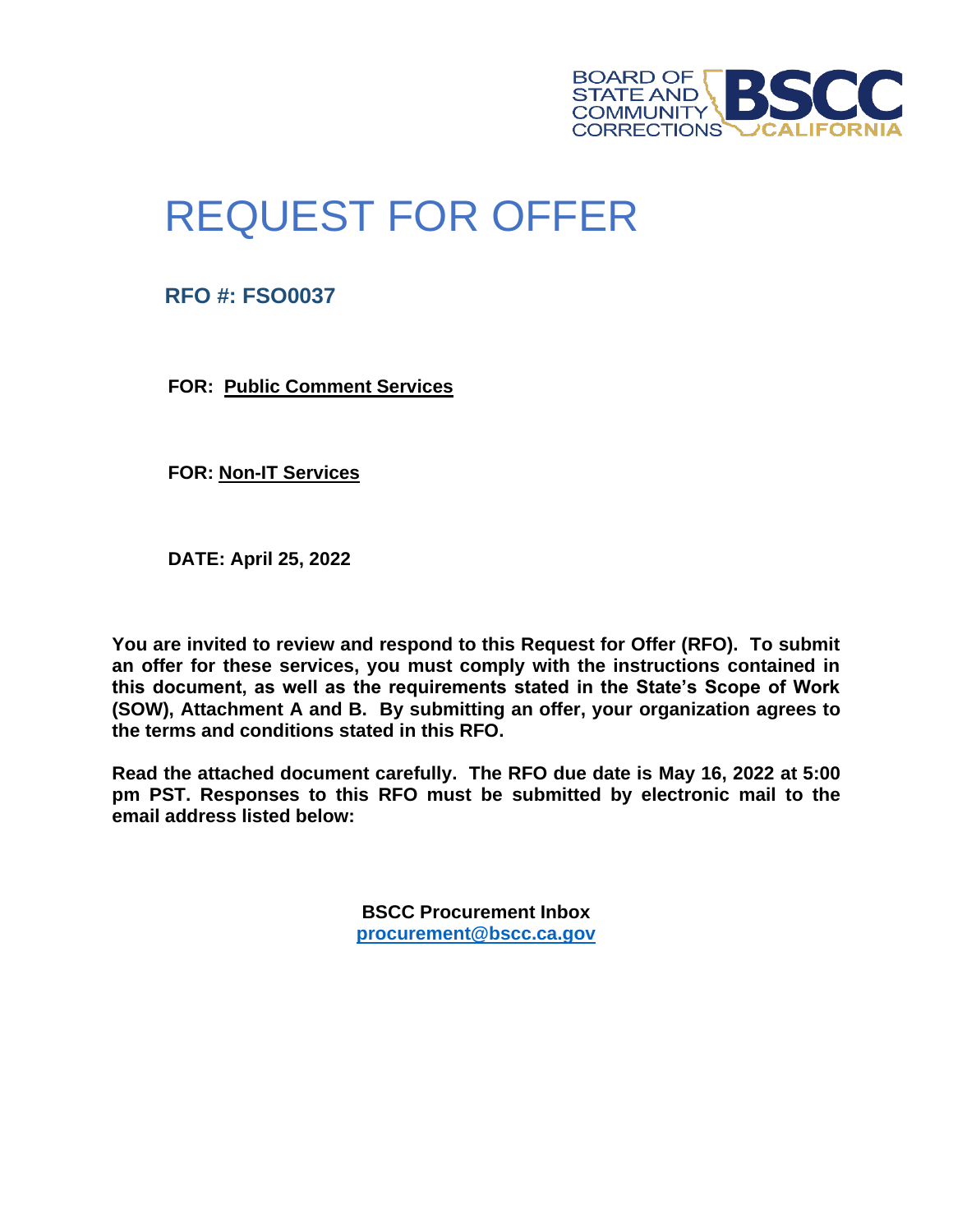## **A. Background of the BSCC**

The Board of State and Community Corrections (BSCC) is the designated state agency responsible for inspecting local detention facilities. (Pen. Code § 6030; Welf. & Inst. Code § 209, § 885). The BSCC also regularly reviews and revises the minimum standards for the operation and design of local juvenile detention facilities. (Welf. & Inst. Code § 210, § 885).

In February 2022, the Board approved the launch of the 2022 Juvenile Regulations Revision process to revise the Minimum Standards for Juvenile Facilities in Titles 15 and 24 of the California Code of Regulations. An Executive Steering Committee (ESC) will direct and inform the process, which is expected to last through 2023.

The BSCC has also been directed by Senate Bill 92 (Chapter 18, Statutes of 2021) to review existing juvenile detention facility standards and modify or add standards for the new county Secure Youth Treatment Facilities. These standards must be developed with the coordination and concurrence of the newly established Office of Youth and Community Restoration (OYCR) and must be completed by July 1, 2023. (Welf. & Inst. Code, § 875, subd. (g).)

The BSCC's practice is to develop regulations and propose revisions with community input and public participation to ensure that minimum standards reflect best practices and broad input from subject matter experts.

#### **B. Purpose of the RFO**

The purpose of the RFO is to solicit proposals from local nonprofit nongovernmental organizations, which will obtain local community input through community listening sessions and/or surveying interested participants and propose draft regulation revisions. The BSCC will provide this community input and draft proposed regulation revisions to the ESC for consideration in their revision of the minimum standards for the operation and design of local juvenile detention facilities specifically, local juvenile halls, camps, and secure youth treatment facilities that are governed by Titles 15 and 24 of the California Code of Regulations. Local community input must be related to the issues and areas addressed in those regulations.

The BSCC will award up to three contracts up to \$10,000 each (\$30,000 total).

## **C. Eligibility**

An eligible contractor must meet all the following criteria:

- Be a local, nonprofit nongovernmental organization that is registered with the California Secretary of State
- Must have a status of good standing with the state
- Must have a physical address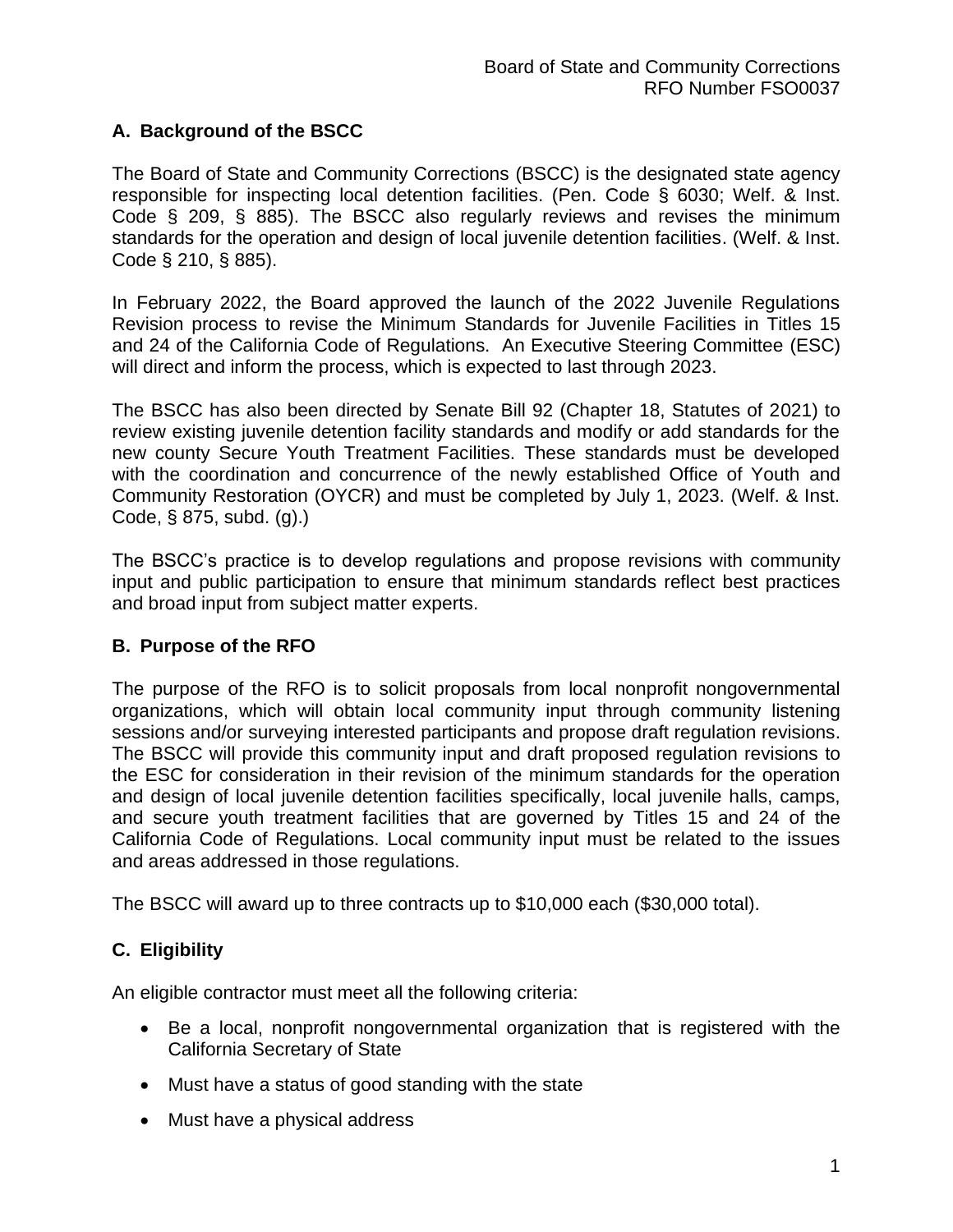- Be community-based
- Must serve youth and or families who have come into contact with the juvenile justice system

Contractors will also be selected based on the following categories and geographical locations:

- One contractor will be selected from Northern California<sup>1</sup>, one will be selected from Central California<sup>2</sup>, and one will be selected from Southern California<sup>3</sup>.
- One contractor may be selected if they are able to demonstrate that they can solicit community feedback from all three regions: Northern, Central, and Southern.
- The selected contractor(s) may subcontract with one or more non-governmental, community organizations to achieve objectives described in the scope of work. There is no required minimum pass through.

## **D. Scope of Work**

Awardees would be required to obtain local community input by:

- Holding a minimum of three (3) community meetings or listening sessions
- Conduct a survey of youth and families affected by juvenile detention
- Identifying areas for revision and provide reasons justifying priority of issues
- Soliciting and providing input from youth and families who are, or have been, impacted by the following types of local juvenile detention facilities in California:
	- o Juvenile Halls
	- o Camps
	- o Secure Youth Treatment Facilities
	- o Special Purpose Juvenile Halls
	- o California Youth Correctional Facilities or Youth Conservation Camps (Department of Juvenile Justice)

<sup>1</sup> For the purposes of this RFO, Northern California counties include: Alameda, Alpine, Amador, Butte, Calaveras, Colusa, Contra Costa, Del Norte, El Dorado, Glenn, Humboldt, Lake, Lassen, Marin, Mendocino, Modoc, Mono, Napa, Nevada, Placer, Plumas, Sacramento, San Francisco, San Joaquin, San Mateo, Santa Clara, Santa Cruz, Shasta, Sierra, Siskiyou, Solano, Sonoma, Stanislaus, Sutter, Tehama, Trinity, Tuolumne, Yolo, and Yuba.

<sup>2</sup> For the purposes of this RFO, Central California counties include: Fresno, Inyo, Kern, Kings, Madera, Mariposa, Merced, Monterey, San Luis Obispo, Santa Barbara, San Benito, and Tulare.

<sup>&</sup>lt;sup>3</sup> the purposes of this RFO, Southern California counties include: Imperial, Los Angeles, Orange, Riverside, San Bernardino, San Diego, and Ventura.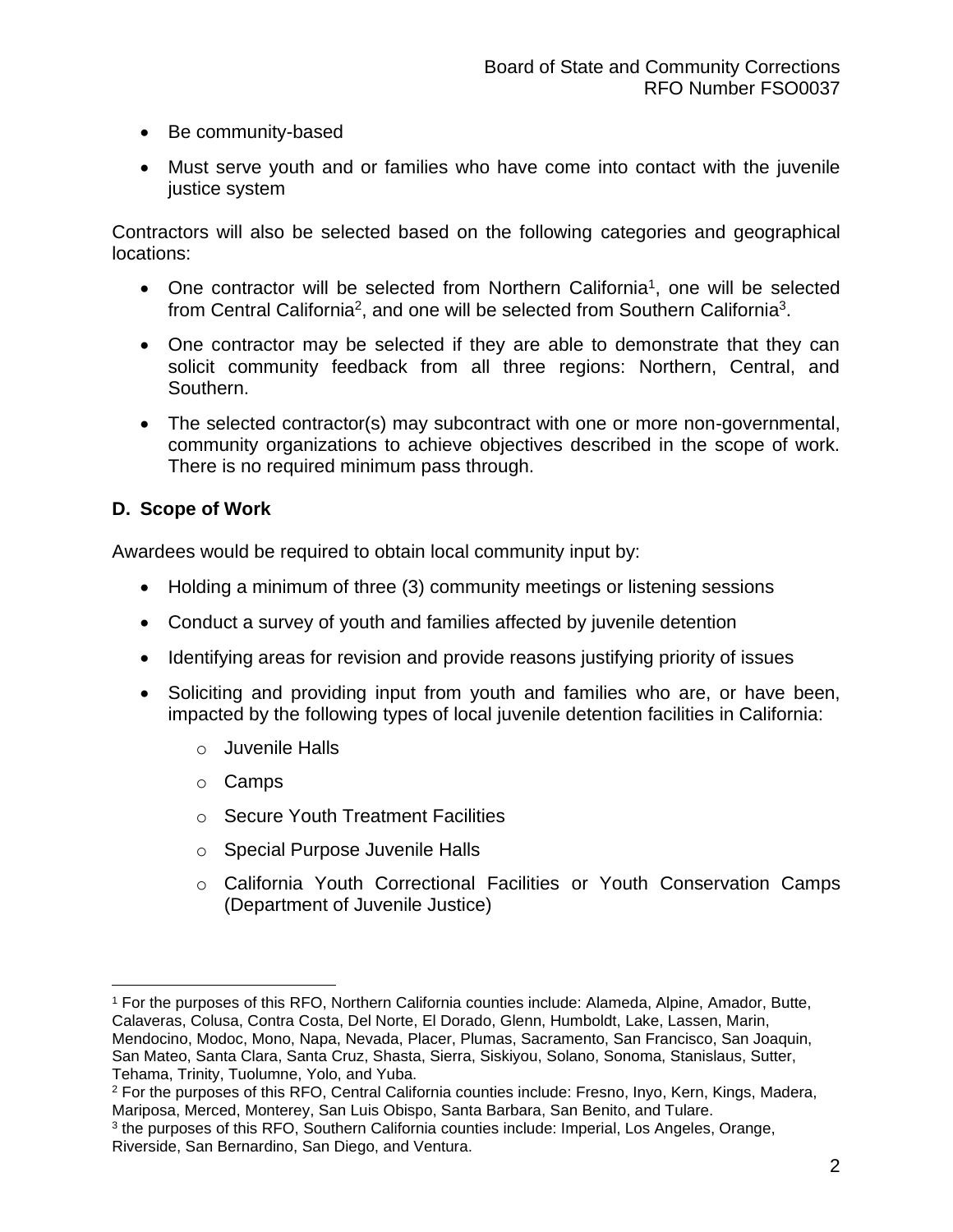• Providing proposed regulation revisions that clearly indicate changes by using a strike out and underline format, including justification for the proposed revision and any potential fiscal impact.

Note: If necessary, awardees may provide incentives for youth, families, and community members, who have juvenile justice experience, to participate in meetings and surveys. Incentives must be documented and trackable and no more than \$50 per person. Common examples of appropriate incentives include gift cards or food provided at community meetings.

For more information, see Attachment A on Scope of Work.

#### **E. Timeline**

| <b>Event</b>                        | <b>Date</b>       |
|-------------------------------------|-------------------|
| <b>Release of RFO</b>               | April 25, 2022    |
| Q & A Questions Due                 | May 6, 2022       |
| Q & A Responses Posted              | May 9, 2022       |
| <b>Final Offers Due</b>             | May 16, 2022      |
| <b>Proposed Award Date</b>          | June 1, 2022      |
| <b>Estimated Contract Initiated</b> | June 15, 2022     |
| <b>Project Period End Date</b>      | September 1, 2022 |

All questions must be emailed to the BSCC Procurement Inbox (procurement@bscc.ca.gov). Answers to questions will be emailed out from this email address, to all offerors, by the due date listed above.

#### **F. RFO Response Requirements**

This RFO and the offeror's response to this document will be made part of the ordering department's STD. 213 Contract and Procurement Contract File.

Responses must contain all requested information and conform to the format described in this section. It is the offeror's responsibility to provide all necessary information for the response, verify requested information, and determine the offeror's ability to perform the tasks and activities defined in the State's Scope of Work, Attachment A and Cost Worksheet, Attachment B.

- 1) The offeror must submit one (1) email copy of their response to the BSCC Procurement Inbox listed on the coversheet of this RFO.
- 2) Bidder Declaration Departments must offer procurement opportunities to California certified Small Business (SB), Microbusiness (MB), Nonprofit Veteran Service Agency (NVSA), and Disabled Veteran Business Enterprise (DVBE), whenever possible.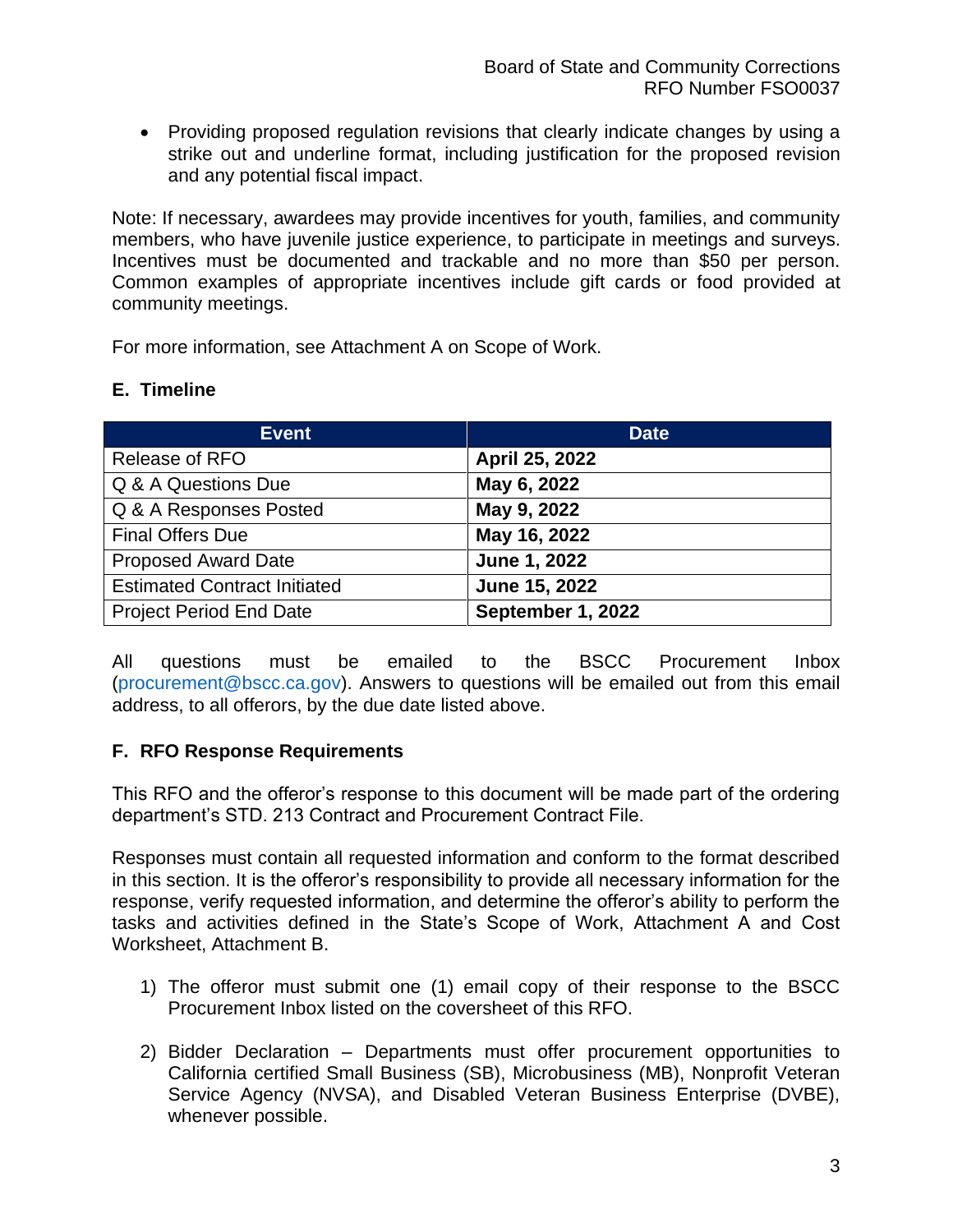Click here to access the Bidder Declaration, GSPD 05-105

3) DVBE Declarations – When a DVBE contractor or subcontractor will provide materials, supplies, services, or equipment, the State must obtain declaration from certified DVBEs pursuant to Military and Veterans Code Sections 999.2(b) through 999.9.

Click here to access the DVBE Declarations Form, DGS PD 843

#### **G. RFO Response Content**

The majority of the information required to respond to this RFO is contained in the State's Scope of Work (Attachment A) and Cost Worksheet (Attachment B).

- 1) Response to State's Scope of Work, Attachment A: Provide a summary addressing the following criteria **(Limit: 2 pages one-sided)**
	- State the applicant organization type, county, geographic location, and the amount of funding requested. E.g.
		- o ABC community-based organization, Alameda County Northern California, \$3500
	- State your experience that includes, but is not limited to, providing community outreach or services to juvenile justice system involved youth and their families.
	- Plan to recruit the designated populations to participate in the community meeting(s).
		- o Must describe how they will solicit public input from targeted populations
		- o Identify potential subcontractor(s).
	- If applicable, describe the ability to track incentives to encourage participation in meeting(s).
- 2) Response to **Attachment B**.

#### **H. Contract Award**

Award of a contract resulting from this RFO will be based on location, ability to provide the services and deliverables within the allotted time, and best value.

#### **I. Review of Offers for Award**

Responses to this RFO will be first reviewed for responsiveness to the requirements listed in Attachments A and B. If a response is missing information required in any Attachment, it may be deemed not responsive.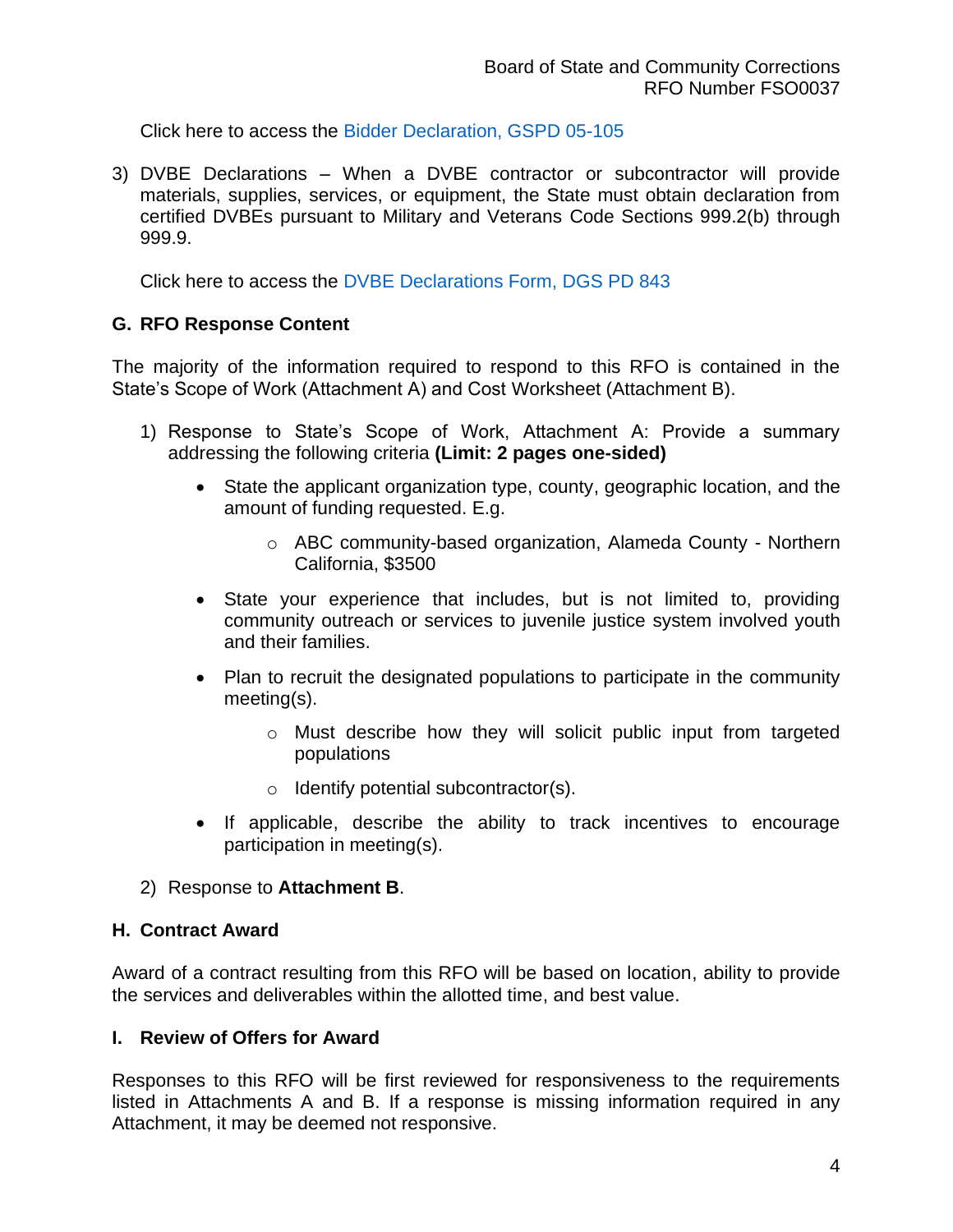## **ATTACHMENT A: SCOPE OF WORK**

## **A. SCOPE AND DESCRIPTION**

- 1. Hold a minimum of three (3) community meetings or listening sessions to discuss and receive input on minimum standards for local juvenile detention facilities regulations. Input and participation from youth aged 25 or younger, who have experience with local juvenile detention facilities, is required. The following should also be considered when preparing the scope of work:
	- Input from families and communities affected by juvenile detention
	- Meeting(s) may be virtual or in-person
	- Meetings must be completed by July 31, 2022
- 2. Conduct a survey of youth and families affected by juvenile detention
	- Provide a statement on the purpose, objective, and scope of the proposed survey
- 3. Provide written reports to the BSCC by September 1, 2022.
	- Address findings from community input
		- o A highlighted summary. Limit: five pages, one-sided
		- o A document containing proposed regulation revisions organized by section of existing regulation or subject area. This document must clearly indicate changes to existing regulations, or newly proposed regulations, by using a strike out and underline format.
	- Must include demographic breakdown of participants
		- o Examples: geographic location (North, South, Central) past or present juvenile system experience; race; gender, age, etc.
	- Must include method of soliciting feedback, number of meetings/listening sessions and/or surveys administered.
- 4. Provide a virtual presentation to BSCC staff of the findings at a meeting to be scheduled. NOTE: a virtual presentation to the ESC may be requested.
	- Limit: 20 minutes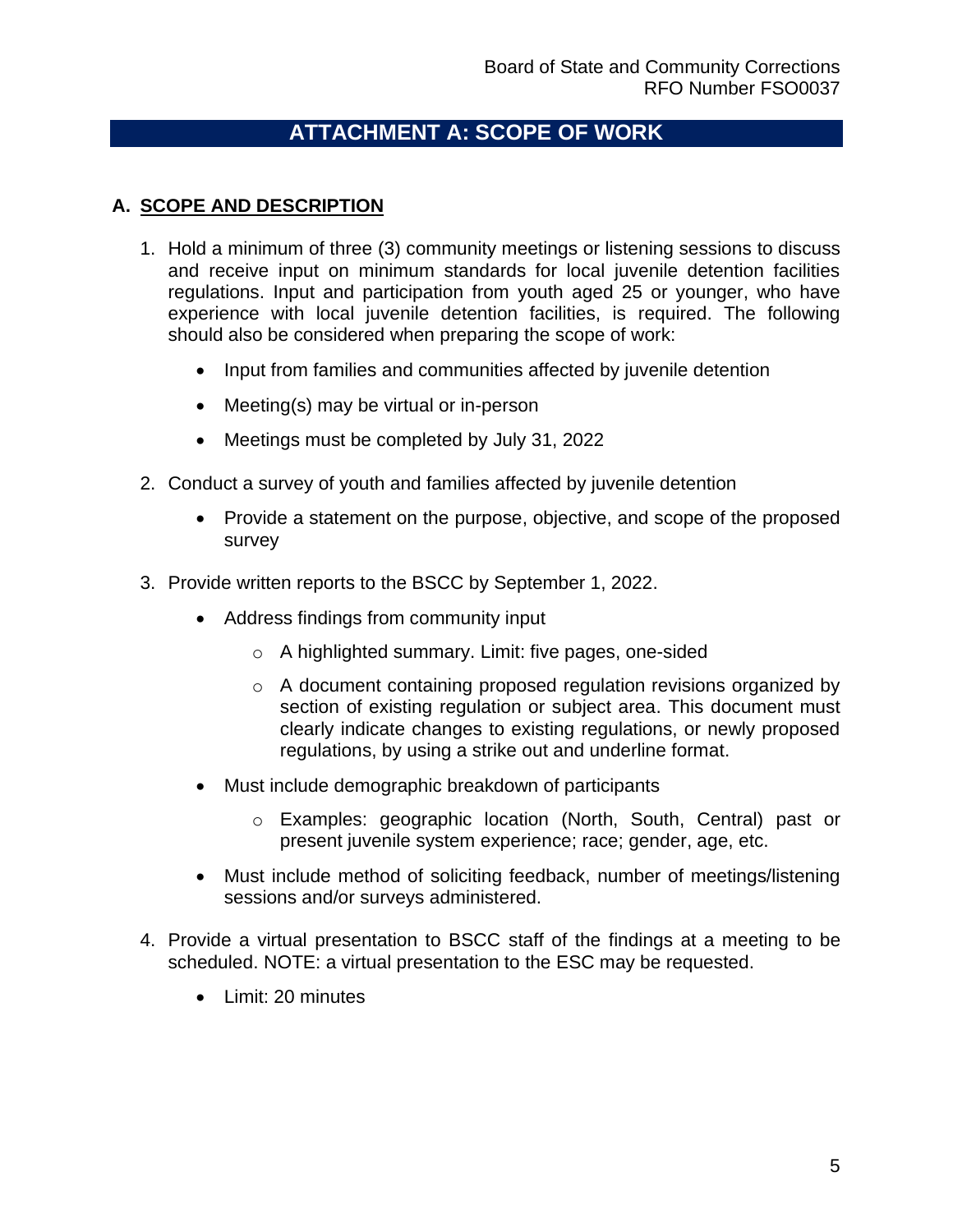## **B. STATE RESPONSIBILITIES**

BSCC staff will provide awardees with editable versions of the Minimum Standards for Juvenile Facilities (Titles 15 and 24) regulations in a Microsoft Word format, instructions on how to use strikeout and underline to indicate changes, and schedule of virtual presentation meetings.

### **C. CONTRACTOR RESPONSIBILITIES**

The contractor will provide technology, software, and meeting(s) space (if inperson) to complete the deliverables of the contract. The contractor will document all funds used, including the provision of allowable participation incentives, for audit purposes.

## **D. POINTS OF CONTACT:**

Selected contractors must provide an official point of contact for the BSCC.

|          | <b>Board of State and Community</b> |          | <b>Contractor</b> |
|----------|-------------------------------------|----------|-------------------|
|          | <b>Corrections</b>                  |          |                   |
| Name:    | Eloisa Tuitama                      | Name:    |                   |
| Phone:   | 916-341-7328                        | Phone:   |                   |
| Email:   | Eloisa.tuitama@bscc.ca.gov          | Email:   |                   |
| Address: | 2590 Venture Oaks Way               | Address: |                   |
|          | Suite 200                           |          |                   |
|          | Sacramento CA 95618                 |          |                   |